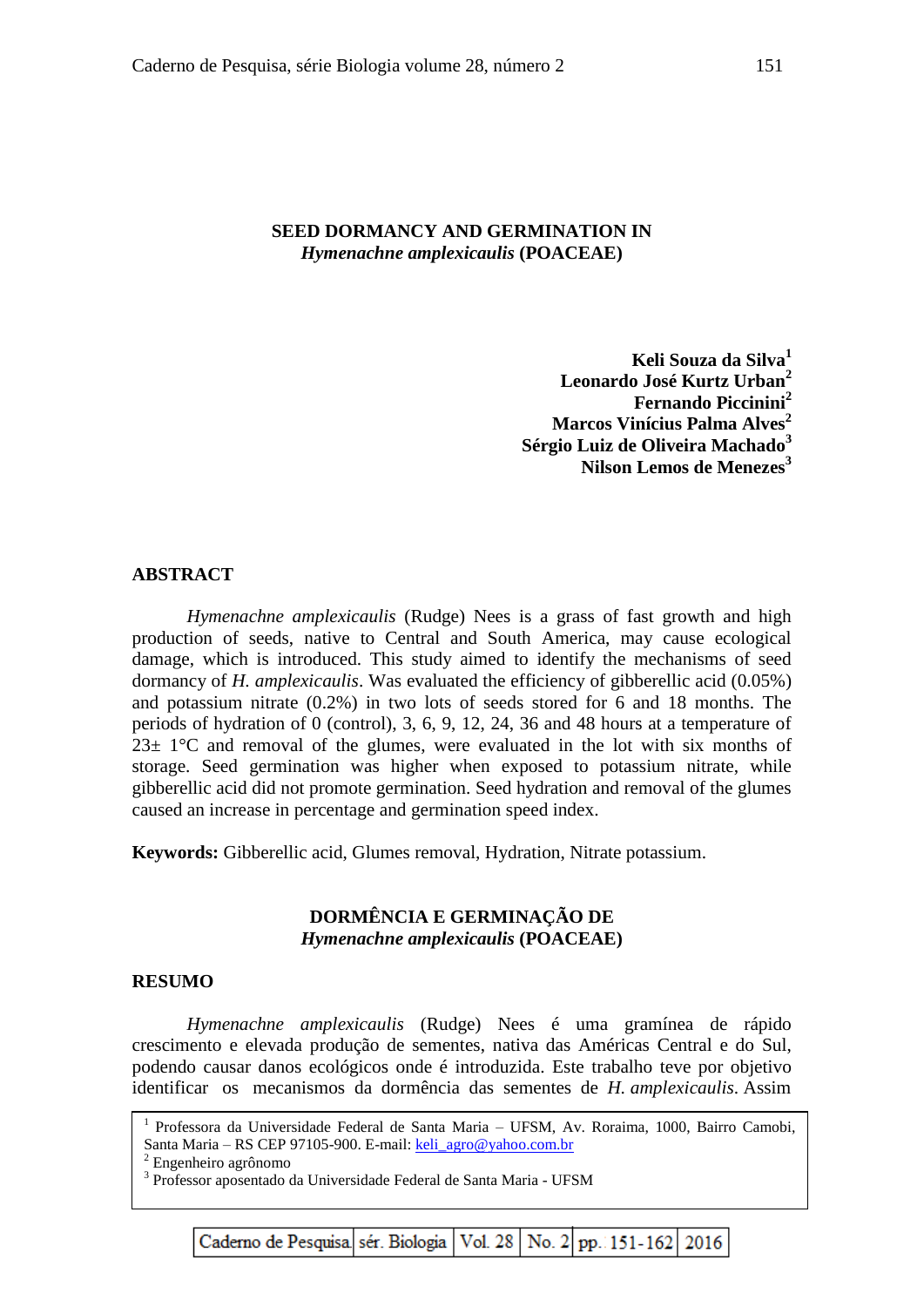foi avaliada a eficiência do ácido giberélico (0,05%) e do nitrato de potássio (0,2%) em dois lotes de sementes, armazenados por seis e 18 meses. Os períodos de hidratação de zero (controle), 3, 6, 9, 12, 24, 36 e 48 horas, na temperatura de  $23\pm1^{\circ}$ C e a remoção das glumas foram avaliados no lote com seis meses de armazenamento. A germinação das sementes foi maior quando expostas ao nitrato de potássio, enquanto que o ácido giberélico não promoveu a germinação. A hidratação das sementes e a remoção das glumas causaram um aumento na porcentagem e no índice de velocidade de germinação.

**Palavras-chave:** Ácido giberélico, Remoção das glumas, Hidratação, Nitrato de potássio.

#### **INTRODUCTION**

Native to the Central and South America, the *Hymenachne amplexicaulis* (Rudge) Nees, is a grass found in environments with intermittent periods of flooding (Enriquez-Quiroz et al., 2006), occurring in wetlands, riversides and temporarily flooded areas (Silveira and Weiss, 2014), being considered weed in cultivated areas, rangelands and water reservoirs. Sturza et al. (2011) reported its occurrence as well as the increase of its population in rice fields in the state of Rio Grande do Sul (RS), Brazil.

Efficient nitrogen metabolism, promoting the vigorous growth of new leaves and tillers, combined with the large number of seeds and the large accumulation of reserves in its rhizomes (Wearne et al., 2010) explain the significant rise in this plant's population in humid areas of Central and South America, some countries in African (Clayton et al., 2006), Mexico (Enriquez-Quiroz et al., 2006), Indonesia (Holm et al., 1979), United States and Australia (Csurches et al., 1999). In Queensland and Northern Territory in Australia, where it was introduced as forage, the proliferation of this plant is associated with serious ecological and economic damage, with substantial costs regarding its control (Land and Water Australia 2008). Although it also spreads vegetatively by stolons and rhizomes fragments, it is the seeds that are responsible for the plant's wide spread because of its panicles, 20-40 cm in length, which can produce more than four thousand high viability seed (Charleston, 2006), dispersed by water flow, mammals, fishes and birds (Hunter et al., 2010).

In the case of *H. amplexicaulis* and many other species, seed dormancy is an important natural defense, survival and perpetuation strategy in environments with different stress conditions that hinder seedling survival (Reynolds et al., 2013). It is an intrinsic phenomenon of the seed and can manifest in the form of dormancy imposed by seed coat, embryo dormancy and dormancy due to the imbalance between germination promoters and inhibitors, making viable seeds not germinate even when external factors necessary to the germination process such as the availability of light, water and oxygen are adequate (Finch-Savage and Leubner-Metzger, 2006).

Thus, dormancy is manifested as a factor that hinders the achievement of research strategies on weed management and control (Vivian et al., 2008). Being aware of its mechanisms and methods are of great relevance to understanding the plant's preferred forms of propagation, germination of the soil seed bank and its relationship with environmental conditions. The study of *Hymenachne amplexicaulis* germinative characteristics can be an important tool for suggesting rational management methods,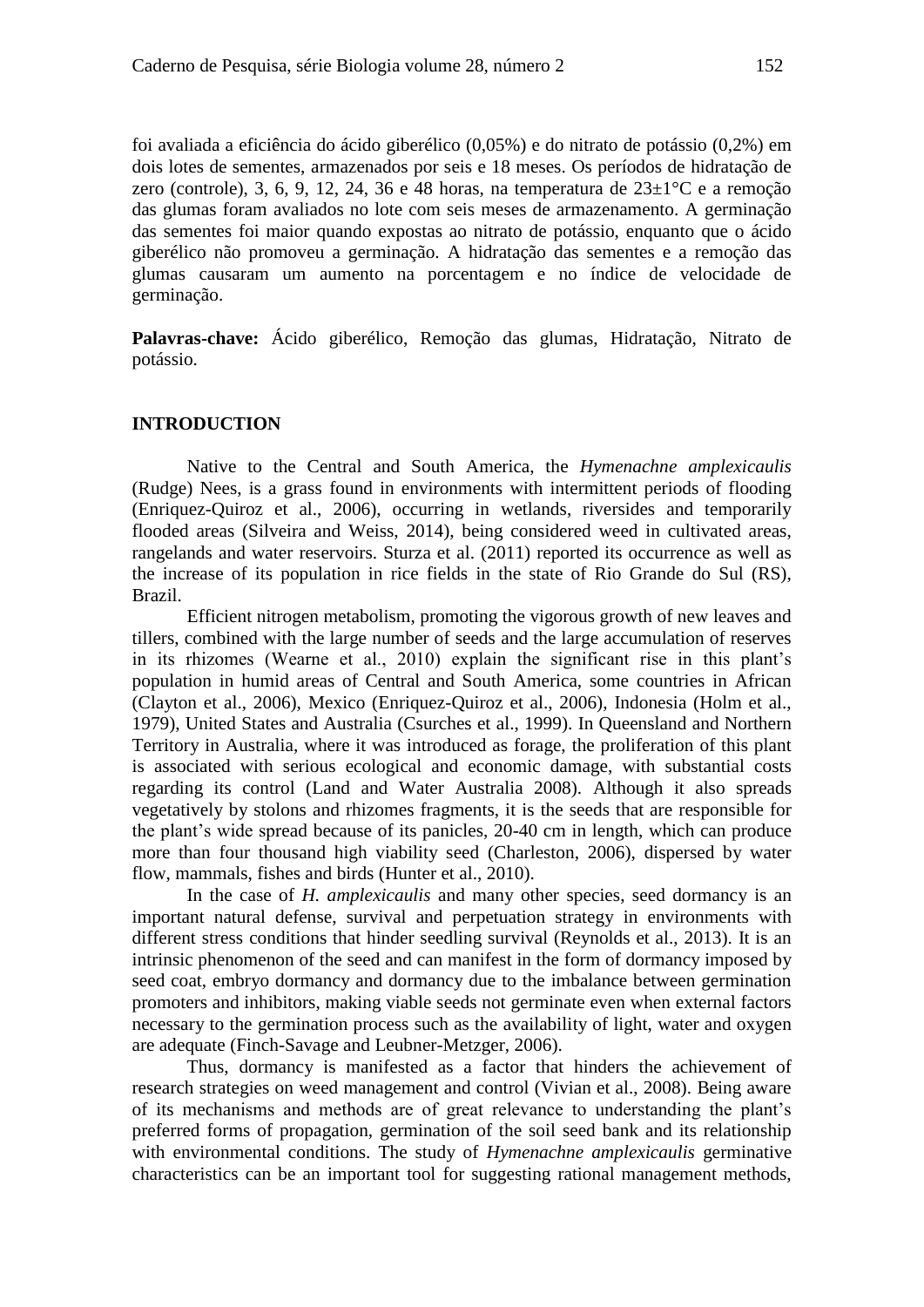reducing the problems caused by species. In view of this, this study aimed to determine the effectiveness of pre-germination treatments to overcome seed dormancy, evaluating the effect of germination promoters, storage periods and seed hydration, as well as removal of the glumes, in the percentage of germination.

#### **MATERIALS AND METHODS**

The seeds used in the experiment were collected in February 2012 and 2013 in naturally established populations in the adjacent rice fields located in the town of Formigueiro (30°04'13.6''S, 53°33'00.6''W), in Rio Grande do Sul state, in southern Brazil. The panicles were randomly collected throughout the canopy of the plant population, were placed inside paper bags and gently agitated in order to select the caryopsis at the beginning of natural abscission, ie, with the same level of physiological maturity. The collected seeds, approximately 500 g each season, were dried in the shade for a period of 15 days and subsequently stored in paper bags at room temperature  $(22\pm3\degree C)$  and humidity  $(60\pm10\%)$ , with similar conditions for both lots, until the beginning of the tests, in August 2013. The monthly climatic data for the years 2012 and 2013 are shown in tab. 1.

**Table 1 -** Total solar insolation, total precipitation, maximum and minimum temperatures and average relative humidity in the years 2012 and 2013. Meteorological station of Santa Maria, RS (29°43'29.4" S, 53°43'13.7" W). INMET 2014

| Year                                       | Jan                                        | Feb   | Mar                      | Apr   | May                     | Jun                     | Jul   | Aug         | Sep         | Oct         | <b>Nov</b>        | Dec   |
|--------------------------------------------|--------------------------------------------|-------|--------------------------|-------|-------------------------|-------------------------|-------|-------------|-------------|-------------|-------------------|-------|
|                                            | Solar insolation (hours)                   |       |                          |       |                         |                         |       |             |             |             |                   |       |
|                                            | 2012 251.6 204.8                           |       | $\overline{\phantom{a}}$ | 218.9 |                         | 153.6 158.1 152.7 179.9 |       |             |             | 123.1 221.3 | 118.0             | 236.0 |
|                                            | 2013 211.5 187.4                           |       | 213.9                    | 179.5 | 108.6 126.6 175.1 146.1 |                         |       |             |             |             | 165.9 221.9 244.1 | 285.2 |
|                                            | Total precipitation (mm)                   |       |                          |       |                         |                         |       |             |             |             |                   |       |
| 2012                                       | 162.1                                      |       | 165.4 131.7              | 25.6  | 96.5                    | 76.8                    | 91.4  |             | 164.5 345.3 | 108.7       | 480.9             | 305.7 |
| 2013                                       | 405.9                                      | 124.7 | 25.1                     | 116.8 | 117.7                   | 128.9                   | 238.3 | 109.4 244.9 |             | 49.3        | 71.3              | 157.9 |
| Middle maximum temperature $({}^{\circ}C)$ |                                            |       |                          |       |                         |                         |       |             |             |             |                   |       |
| 2012                                       | 29.8                                       | 30.3  | 29.2                     | 27.2  | 23.8                    | 18.5                    | 17.1  | 23.2        | 20.8        | 25.4        | 28.3              | 29.8  |
| 2013                                       | 30.1                                       | 31.7  | 30.1                     | 26.1  | 21.0                    | 19.8                    | 19.5  | 19.6        | 22.         | 24.4        | 27.8              | 30.4  |
|                                            | Middle minimum temperature $({}^{\circ}C)$ |       |                          |       |                         |                         |       |             |             |             |                   |       |
| 2012                                       | 18.1                                       | 19.6  | 18.3                     | 13.9  | 12.1                    | 7.3                     | 6.2   | 11.4        | 12.5        | 13.5        | 19.0              | 19.7  |
| 2013                                       | 20.6                                       | 22.0  | 19.2                     | 14.2  | 12.7                    | 10.3                    | 9.0   | 9.4         | 13.1        | 12.7        | 14.9              | 18.2  |
|                                            | Middle relative humidity (%)               |       |                          |       |                         |                         |       |             |             |             |                   |       |
| 2012                                       | 75.3                                       | 78.7  | 83.3                     | 80.1  | 83.2                    | 83.8                    | 83.3  | 79.6        | 85.2        | 75.3        | 82.4              | 76.0  |
| 2013                                       | 79.1                                       | 77.1  | 77.5                     | 77.4  | 87.4                    | 85.2                    | 82.7  | 82.4        | 83.4        | 71.3        | 66.5              | 67.1  |

Experiments were conducted in Didactic and Research Seeds Laboratory, Department of Phytotechny, Federal University of Santa Maria (UFSM), Brazil. The tests were performed according to the rules of seed analyzes, established by the Ministry of Agriculture, Livestock and Supply (Brasil, 2009). For all the tests of germination and germination speed index (GSI), completely randomized design with four replications of 50 seeds was used, except for the determination of weight, where four replicates of 100 seeds per lot were used. The seeds were sown on four filter paper sheets in acrylic box,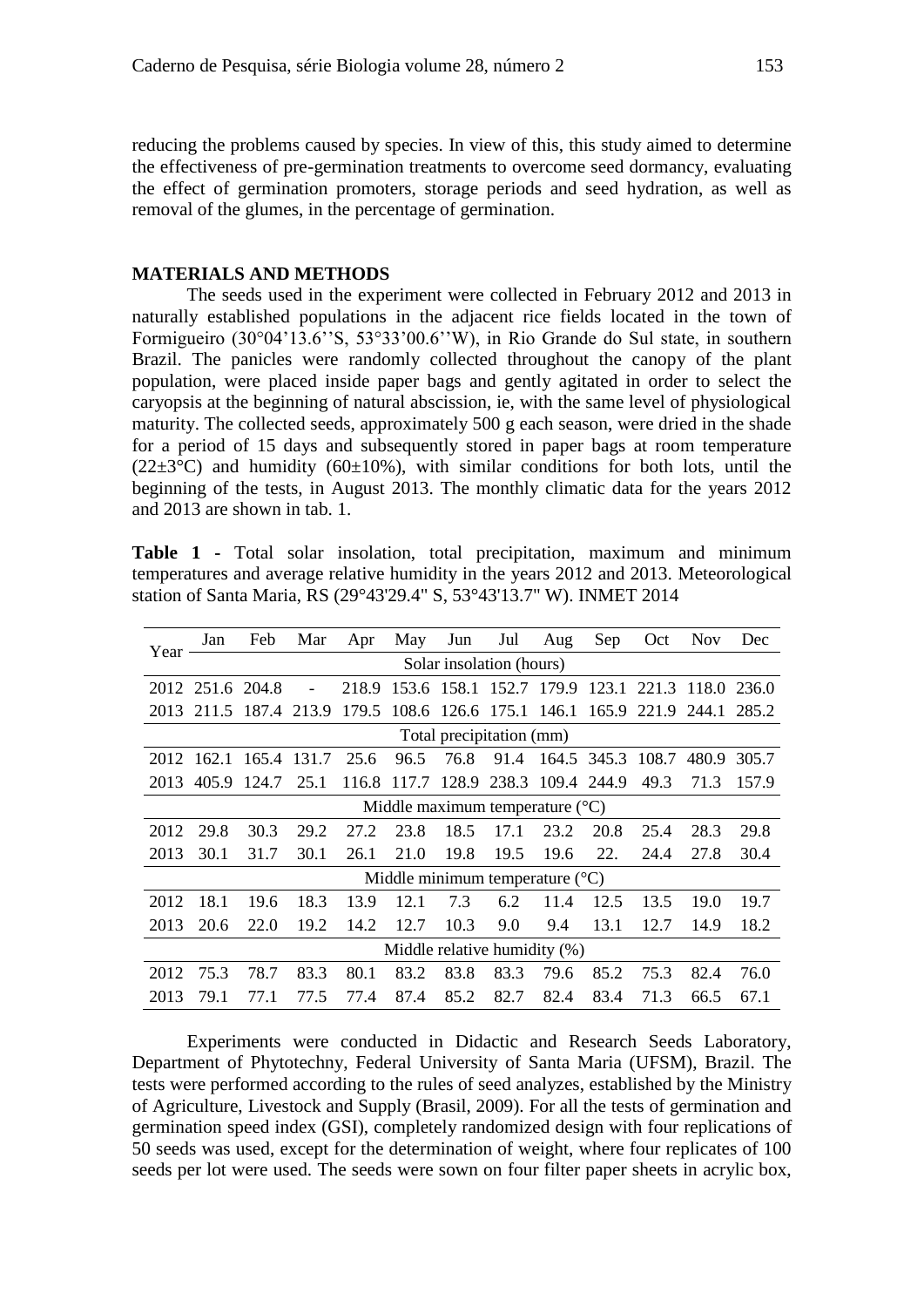moistened with treatments (gibberellic acid, potassium nitrate or distilled water in the experiment 1, distilled water in the experiment 2 and potassium nitrate or distilled water in the experiment 3) in the amount of 2.5 times the weight of the paper and placed in a germination chamber, alternating cycles of 8 hours of light at 30°C and 16 hours dark at 20°C. Counts of germinated seeds were taken every 24 hours after installation of the tests and were concluded with the germination of all seeds of the one replications (Brasil, 2009), at 11, 8 and 5 days after implantation of tests for experiments 1, 2 and 3, respectively.

For evaluation purposes, it was considered germinated the seed that gave rise to normal seedlings. It were evaluated the GSI, percentage, and in some cases, the cumulative percentage of germination. To calculate the GSI, was used the formula proposed by Maguire (1962), according to equation 1,

$$
GSI = (G1/1 + G2/2 + G3/3 + ... + Gn / n),
$$
\n(1)

where G1, G2, G3 and Gn correspond the percentages of germinated seeds in the first, second, third and nth day after sowing.

The number of germinated seeds was used to calculate the germination percentage. The mean and standard deviation were calculated for germination percentage, GSI and weight of 100 seeds. Prior to analyses, data were checked for normality (Shapiro-Wilk test) and homoscedasticity (Levene test). Only the data of germination exhibited a non-normal distribution and were transformed using the expression arcsen $\sqrt{(x/100)}$ , to ensure normality. The main effects and interaction of storage time and promoters of germination (experiment 1) and removal of glumes and promoters of germination (experiment 3) on germination percentage and GSI were analyzed by two-way ANOVA. The effects of soaking times (experiment 2) were analyzed by one-way ANOVA. The means were separated by Tukey test ( $p \le 0.05$ ), using the statistical software SISVAR (Ferreira, 2011). The specific methodology used in each test is described below.

#### **Storage time and overcoming seed dormancy**

The treatments consisted of combinations of seed lots with different storage time (6 and 18 months) and the promoters of germination, gibberellic acid  $(AG_3)$  at 0.05%, potassium nitrate  $(KNO<sub>3</sub>)$  0.2% and distilled water as a control. To characterize the lots with six and 18 months of storage, four replicates of 100 seeds of each lot were weighed, since the size of the seed (the differentiation stage of the embryo and nutrients supply) may influence in the germination (Larcher, 2004). The percentage of germination and the GSI were evaluated.

#### **Soaking time and seed germination**

The *H. amplexicaulis* seeds of were soaked in distilled water for a period of 3, 6, 9, 12, 24 and 48 hours at room temperature  $23\pm1^{\circ}$ C. In the control treatment seeds were not soaked. Subsequently, the seeds were germinated. The percentage of germination and the GSI were evaluated.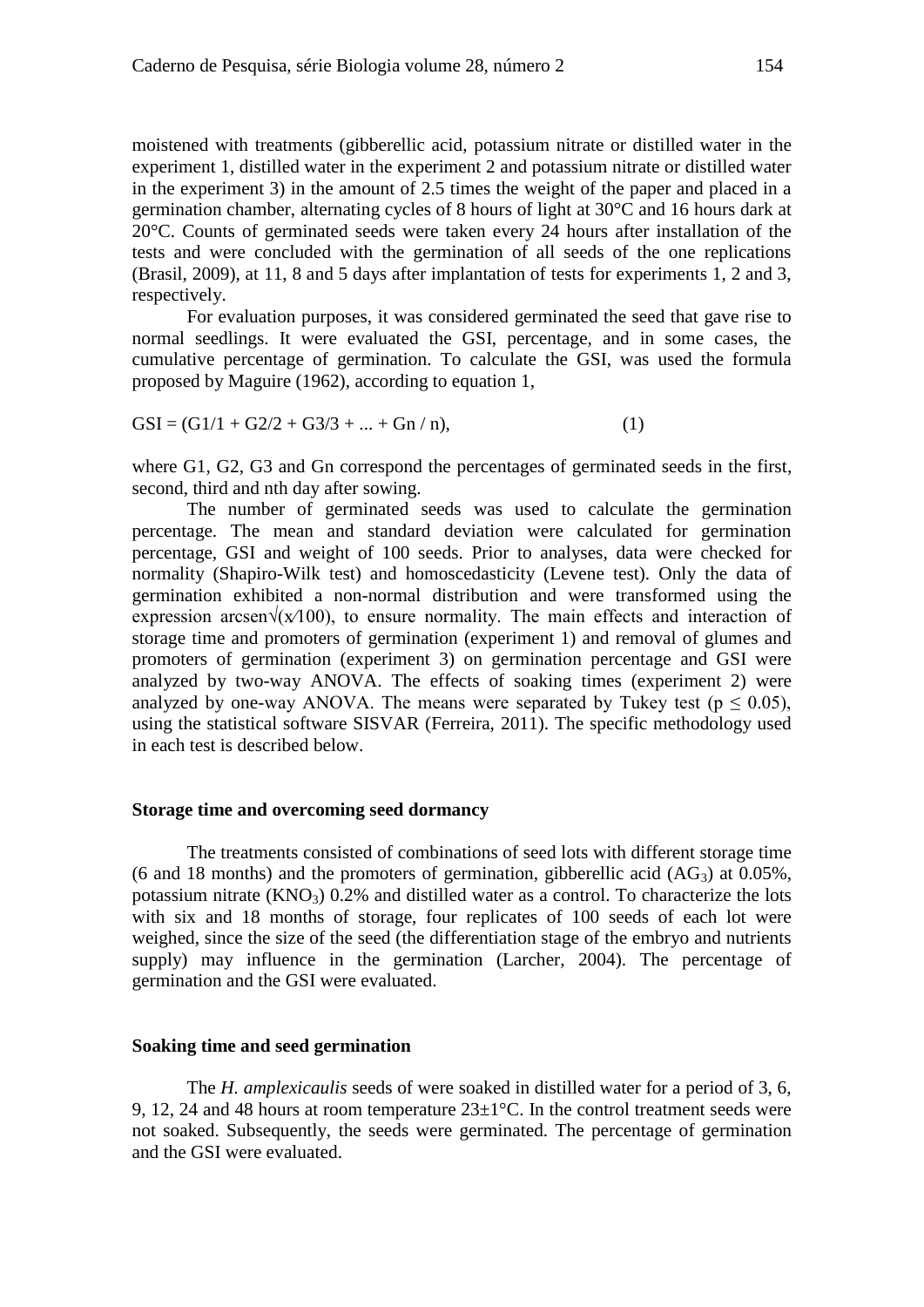The treatments were composed of a combination of factors naked seeds or seeds protected by their glumes and the seed germination promoter potassium nitrate (0.2%) or distilled water (control). The percent germination, GSI and cumulative germination were evaluated.

### **RESULTS**

For both germination percentage and GSI, there was interaction between the factors storage time and the germination promoters potassium nitrate, gibberellic acid and the control water (Tab. 2). When the seeds were stored for six months, potassium nitrate promoted a higher percentage of germination, differing statistically to the gibberellic acid and the control. However, in the lot of seeds stored for 18 months, the results did not differ among treatments. The gibberellic acid and the control showed statistically similar percentage of germination, regardless of the time of seed storage. On the other hand, the potassium nitrate promoted different percentage germination between the two lots. The GSI showed similar behavior to the variable germination.

**Table 2 -** Germination (radicle emergence), germination speed index and weight of *Hymenachne amplexicaulis* seeds as a function of storage time and germination promoters. Means followed by the same capital letters in the columns, and small letters in the lines, are not significantly different by Tukey test ( $p \le 0.05$ ). The standard deviation is in parentheses.

|              | Germination promoter        |                      |                       |  |  |  |
|--------------|-----------------------------|----------------------|-----------------------|--|--|--|
| Storage time | Potassium nitrate           | Gibberellic acid     | Control               |  |  |  |
|              | Germination (%)             |                      |                       |  |  |  |
| 6 months     | $95(\pm 3.83)$ Aa           | $17(\pm 1.91)$ Ab    | $21(\pm 5.00)$ Ab     |  |  |  |
| 18 months    | $29(\pm 6.22)$ Ba           | $21(\pm 1.91)$ Aa    | $29(\pm 11.0)A^{ns}$  |  |  |  |
|              | Germination speed index     |                      |                       |  |  |  |
| 6 months     | $15.97(\pm 1.32)$ Aa        | $2.95(\pm 0.63)$ Ab  | $3.26(\pm 1.10)$ Ab   |  |  |  |
| 18 months    | $4.64(\pm 0.99)$ Ba         | $3.19(\pm 0.32)$ Aa  | $4.03(\pm1.61)A^{ns}$ |  |  |  |
|              | Weight of $100$ seeds $(g)$ |                      |                       |  |  |  |
| 6 months     |                             | $0,042(\pm 0.004)$ A |                       |  |  |  |
| 18 months    | $0,039(\pm 0.003)$ A        |                      |                       |  |  |  |
|              |                             |                      |                       |  |  |  |

After being soaked in water for different periods of time at room temperature (23±1°C), seeds of *H. amplexicaulis* had an increased percentage of germination statistically significant when compared to the control (Tab. 3). The periods of 3, 6, 9, 12, 24 and 36 soaking hours had higher germination percentages, but similar results between them. When hydrated for 48 hours, the seeds had a higher germination percentage, significantly different from the other treatments.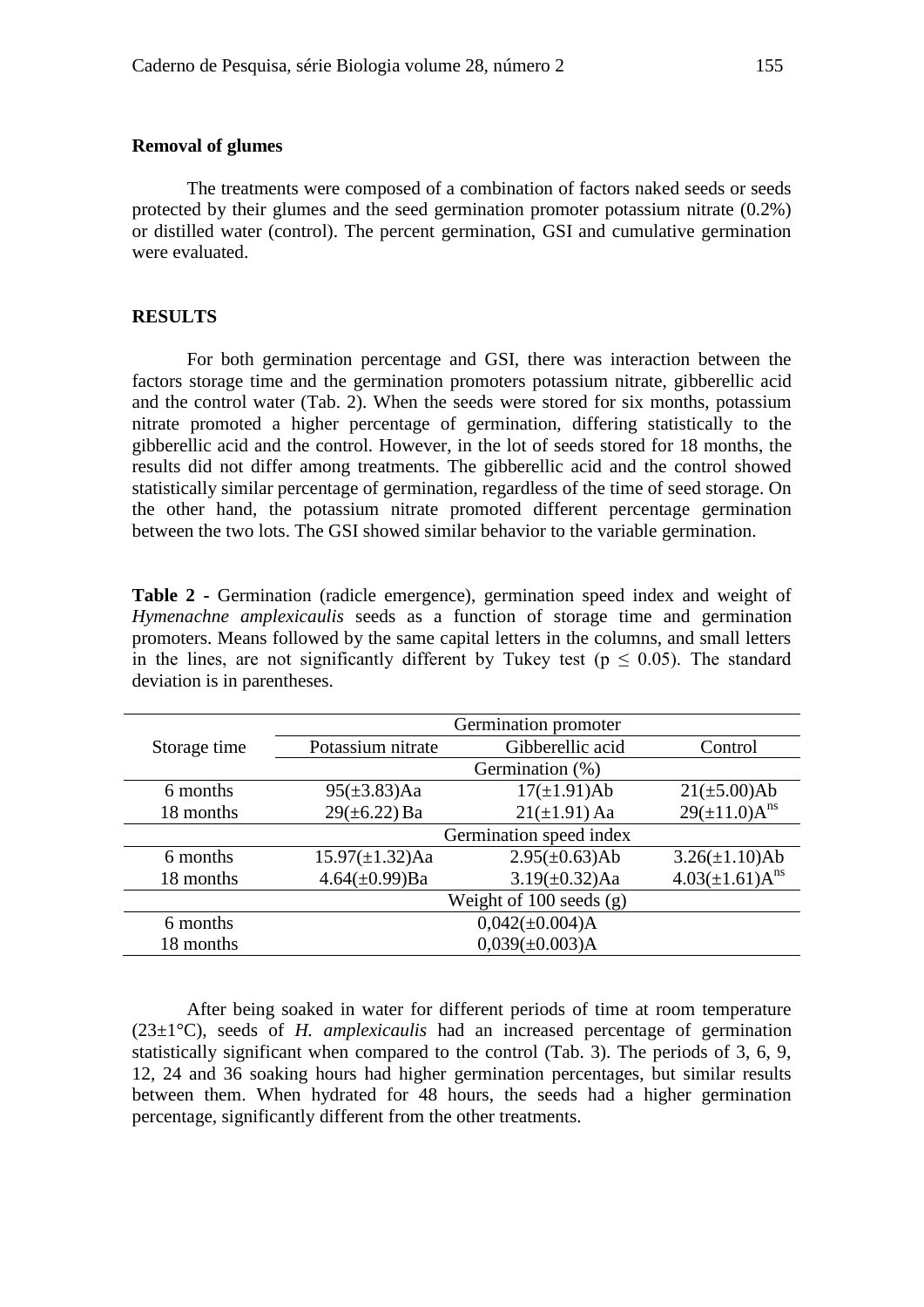| <b>Table 3 - Germination (radicle emergence), germination speed index of Hymenachne</b>       |
|-----------------------------------------------------------------------------------------------|
| <i>amplexicaulis</i> seeds, exposed to different periods of soaking seeds in distilled water. |
| Means within columns followed by the same letter are not significantly different at           |
| Tukey test ( $p \le 0.05$ ). The standard deviation is in parentheses.                        |

| Treatment     | Germination (%) |               | <b>GSI</b> |              |
|---------------|-----------------|---------------|------------|--------------|
| 48 hours      | 88 a            | $(\pm 10.38)$ | 13.93 a    | $(\pm 2.12)$ |
| 36 hours      | 69b             | $(\pm 6.81)$  | $10.27$ ab | $(\pm 1.27)$ |
| 24 hours      | 63 <sub>b</sub> | $(\pm 11.01)$ | 8.96 bc    | $(\pm 1.46)$ |
| 12 hours      | 50 <sub>b</sub> | $(\pm 6.93)$  | 6.78 c     | $(\pm 1.03)$ |
| 9 hours       | 67b             | $(\pm 8.87)$  | $9.67$ bc  | $(\pm 1.27)$ |
| 6 hours       | 47 <sub>b</sub> | $(\pm 13.10)$ | 6.73c      | $(\pm 1.78)$ |
| 3 hours       | 50 <sub>b</sub> | $(\pm 2.83)$  | 6.78c      | $(\pm 0.35)$ |
| Not soak      | 2c              | $(\pm 3.00)$  | 0.35d      | $(\pm 0.43)$ |
| $\frac{9}{6}$ | 13.52           |               | 8.16       |              |

The removal seed glumes significantly increased germination percentages (Tab. 4). For the variables analyzed, there was a significant interaction between factors seed with or without glumes and potassium nitrate germination promoter or water. When glumes were removed, the percentage of seed germination was similar for potassium nitrate and control; however, in the presence of seed coats, potassium nitrate promoted greater number of germinated seeds, confirming the previous results. In seeds of *H. amplexicaulis* there was also an anticipation of germination in the treatments of seeds without glumes, reaching 91% germination on the fifth day after sowing (Fig. 1).

**Table 4 -** Germination (radicle emergence), germination speed index (GSI) of *Hymenachne amplexicaulis* seeds according to presence or absence of glumes and germination promoter used. Means followed by the same capital letter in the line or small letter in the column are not significantly different at Tukey test ( $p \le 0.05$ ). The standard deviation is in parentheses.

|                   |                      | Germination (%) |                  |                   | GSI                  |              |                      |              |  |
|-------------------|----------------------|-----------------|------------------|-------------------|----------------------|--------------|----------------------|--------------|--|
| Seeds             | Potassium<br>nitrate |                 | Water            |                   | Potassium<br>nitrate |              | Water                |              |  |
| Without<br>glumes | 89Aa                 | $(\pm 4.12)$    |                  | 91Aa $(\pm 5.74)$ | 28.95Aa              | $(\pm 2.14)$ | 28.05Aa $(\pm 1.89)$ |              |  |
| with<br>glumes    | 59Ab                 | $(\pm 14.46)$   | 0 <sub>B</sub> b | $(\pm 0.00)$      | 13.15Ab              | $(\pm 3.42)$ | 0.00B <sub>b</sub>   | $(\pm 0.00)$ |  |
| CV(%)             | 11.57                |                 |                  |                   | 7.08                 |              |                      |              |  |

### **DISCUSSION**

To study the dormancy mechanisms of *Hymenachne amplexicaulis* in the experiment 1, the seeds were treated with the germination promoters gibberellic acid and potassium nitrate, using water as control and exposed to favorable conditions for germination. The use of gibberellic acid as a germination promoter is recommended when the overcoming dormancy involves hormonal changes in the embryo (Pawlowski, 2009). In this case, the low percentage of germination and GSI promoted by the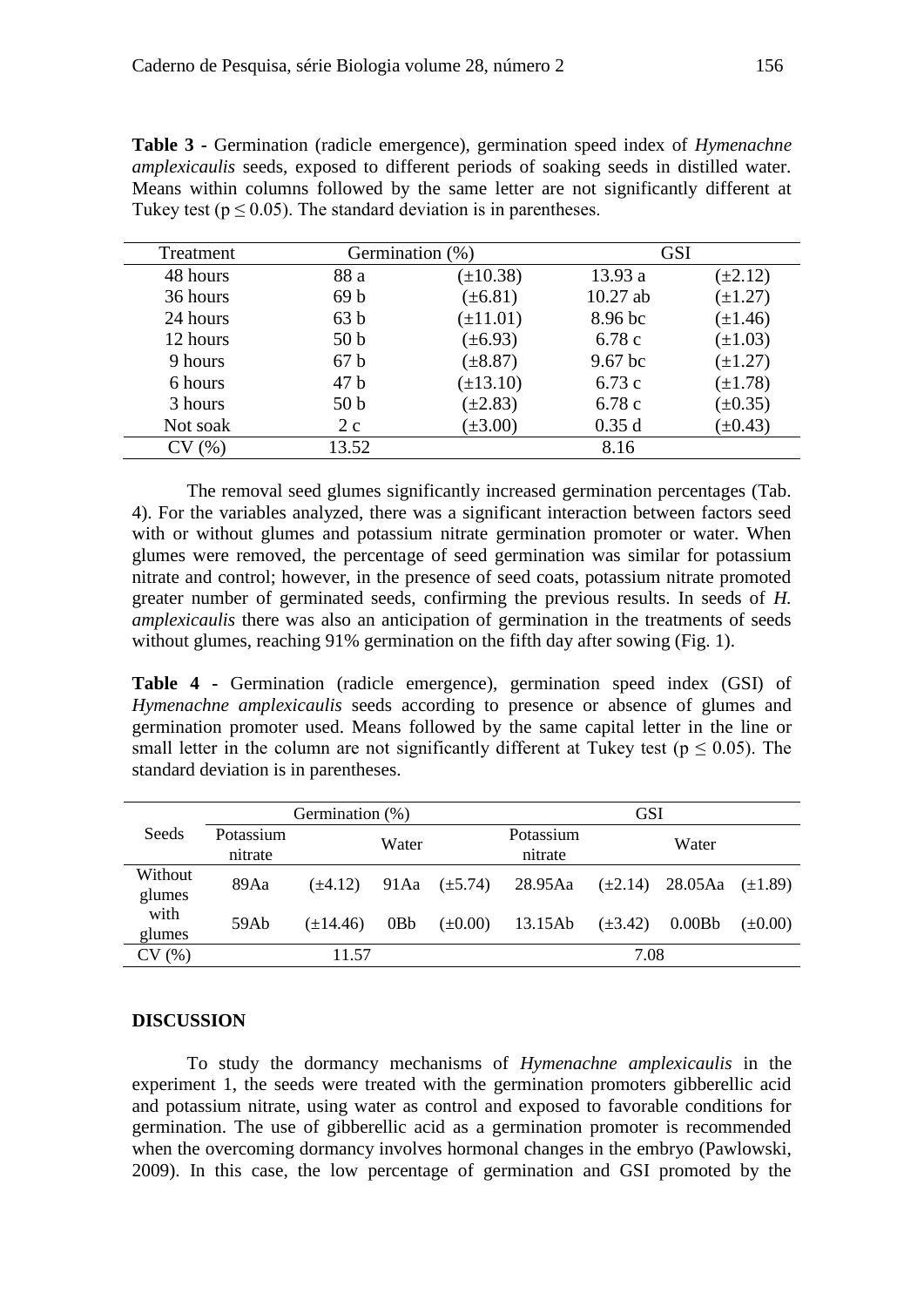treatments with gibberellic acid, similar to the control treatments, possibly indicate that this is not the cause of *H. amplexicaulis* seed dormancy.



**Figure** 1 - Cumulative germination (mean  $\pm$  s.d.) of *Hymenachne amplexicaulis* seeds with or without glumes.

The highest percentage of germination promoted by potassium nitrate on the six months storage lot may be explained by the efficiency of such treatment in the overcoming dormancy, combined with high seed viability. The largest GSI for seeds stored for six months and exposed to potassium nitrate confirms the effectiveness of this treatment to overcome dormancy, thus promoting a reduction of germination time. The efficiency of potassium nitrate is concentrated in the increase of availability of oxygen level by decreasing the oxygen available for citric acid cycle (Bewley and Black, 2013), thus it is recommended for seeds with coats impermeable to gases (Franke and Nabinger, 1996) or the presence of chemicals that alter the balance of gases in the embryo. Furthermore, the potassium nitrate is related to the dormancy overcome, especially in species that have light-sensitive seeds (Shanmugavalli et al., 2007), as is the case of *H. amplexicaulis* (Campbell et al., 2009).

On the other hand, the potassium nitrate was not efficient in promoting germination of seeds stored for 18 months, which may indicate a reduction in the viability of seeds. However, environmental stimuli that occurred during the seed maturation and immediately after your dispersion can influence the complex process of dormancy, requiring specific stimuli to overcome it (Vivian et al., 2008). Thus, the considerable difference in precipitation and total solar insolation values (Tab. 1), between the years 2012 and 2013, in the months of occurrence of seed maturation, may have influenced the dormancy requirements in two lots, making the seeds do not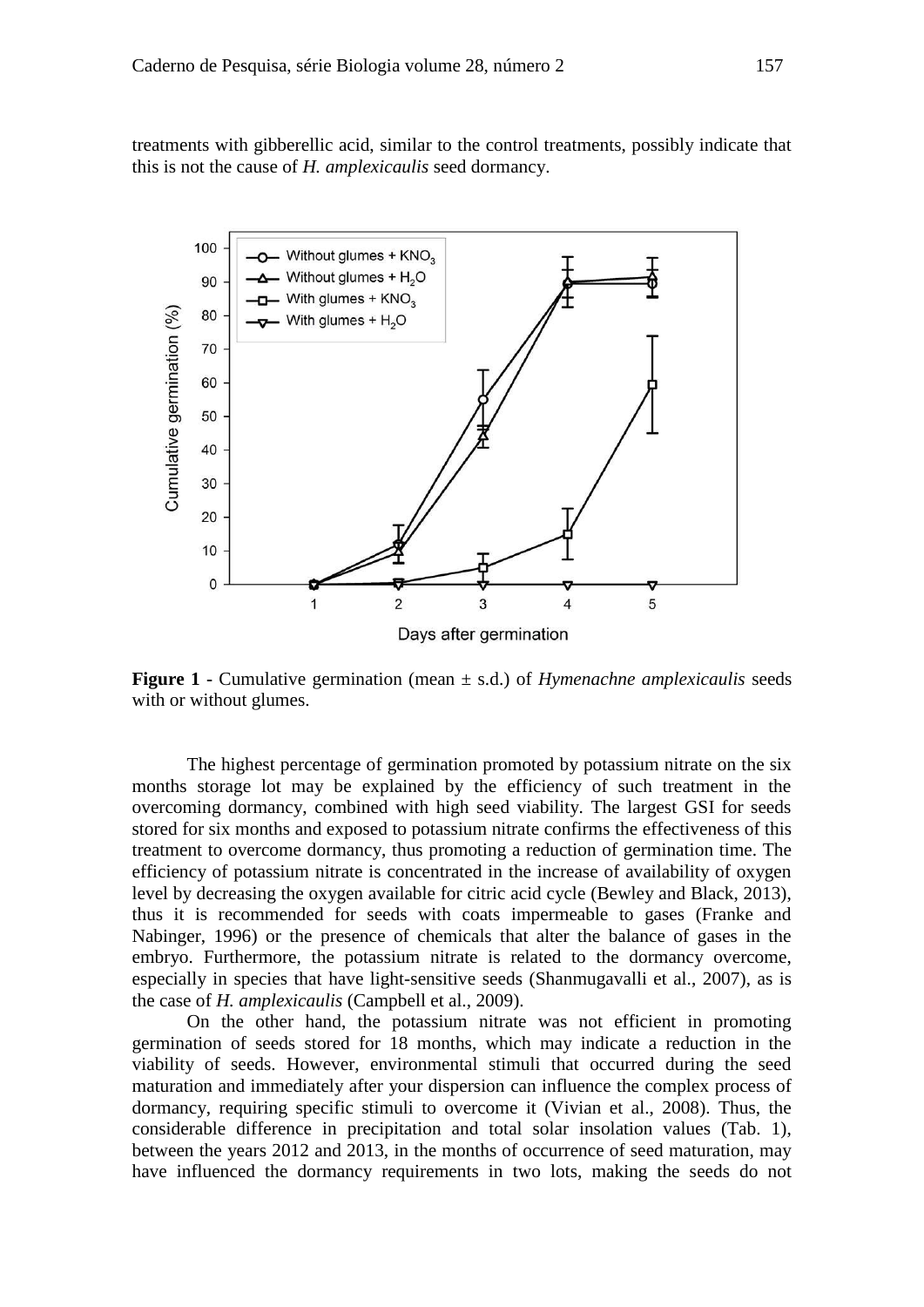respond or respond partially to the same stimulus. The weight of 100 seeds did not differ significantly among the lots and the remaining tests were conducted with the seed stored for six months.

The prior hydration of seeds favored the germination. During the germination, water has the function of stimulating and controlling of physiological and biochemical processes, such as promotes the softening of the seed coat, favoring the penetration of oxygen, increasing the volume of the embryo and reserve tissue, stimulating the basic metabolic activities and favoring the growth of the embryonic axis (Marcos Filho, 2005). Thus, within the evaluated periods, the highest seed germination in the 48h-soak treatment can be explained by the absorption of water needed to initiate the germination and/or by overcoming dormancy process, with smaller periods being insufficient to trigger completely such processes. This fact is also demonstrated by GSI, where occurred an increase in the variable values in all treatments with soaking, wherein the 48h-soak treatment, was 40 times higher than the control, where seeds were not soaked prior to the test.

In *H. amplexicaulis* seeds, it is possible that the soaking water is responsible for the removal or dilution of chemical dormancy promoters. Similar example occurs in *Onopordum acanthium* L. seeds, which have high concentrations of soluble inhibitors, already dispersed in a dormant state and to germinate, the seeds need to be washed to reduce the concentration of inhibitors (Cavers et al., 2011). The optimal hydration time is conditioned by factors intrinsic to the seed as a species, contact area, size and shape of pore, chemical composition and permeability of the seed coat, amount of wax in the epidermis and also by environmental factors such as water availability and temperature (Carvalho and Nakagawa, 2012; Beckert and Silva, 2002), and the level of hydration of the seeds, although linked to factors such as temperature and light, is the second most important factor in inducing and overcoming dormancy (Vivian et al., 2008).

The removal of glumes increased the speed of germination process of seeds. The highest seed germination found for treatments with removal of glumes may be associated with overcoming dormancy, which is promoted by the compounds present in structures that were removed, which was proven by results of naked seed germination in water. By studying seeds of tropical grasses, Martins and Silva (1998) reported that treatments which promote physical disruption of the pericarp, eliminating their impermeability, are agents which break dormancy.

The possibility of the mechanisms that regulate the dormancy of some grasses are associated with substances present on the coat of the caryopsis was also observed in *Brachiaria humidicola* (Rendle) Schweick (Costa et al., 2011), *Paspalum notatum*  Flüggé and *Poa compressa* L. (Simpson, 2007). Authors such as Vivian et al. (2008) corroborate with this hypothesis, assigning this chemical dormancy in seeds of weeds to the inhibitors present on the external side of the seeds, which can be deactivated by the removal of such structures. In this experiment, the exposure of seeds protected by the glumes to potassium nitrate also promoted germination; however, the speed of this process was lower than in seed where the caryopsis coat were removed, as shown GSI.

The results presented provide relevant information to the *Hymenachne amplexicaulis* management and are strongly related to the ecology of this species. Although this weed also spreads vegetatively, their seeds have high viability and in favorable conditions, quickly germinate. Furthermore, it is likely that the causes of dormancy are related to substances or impediments present in the seed coat, since imbibitions in water and removing of the glumes increases the speed of germination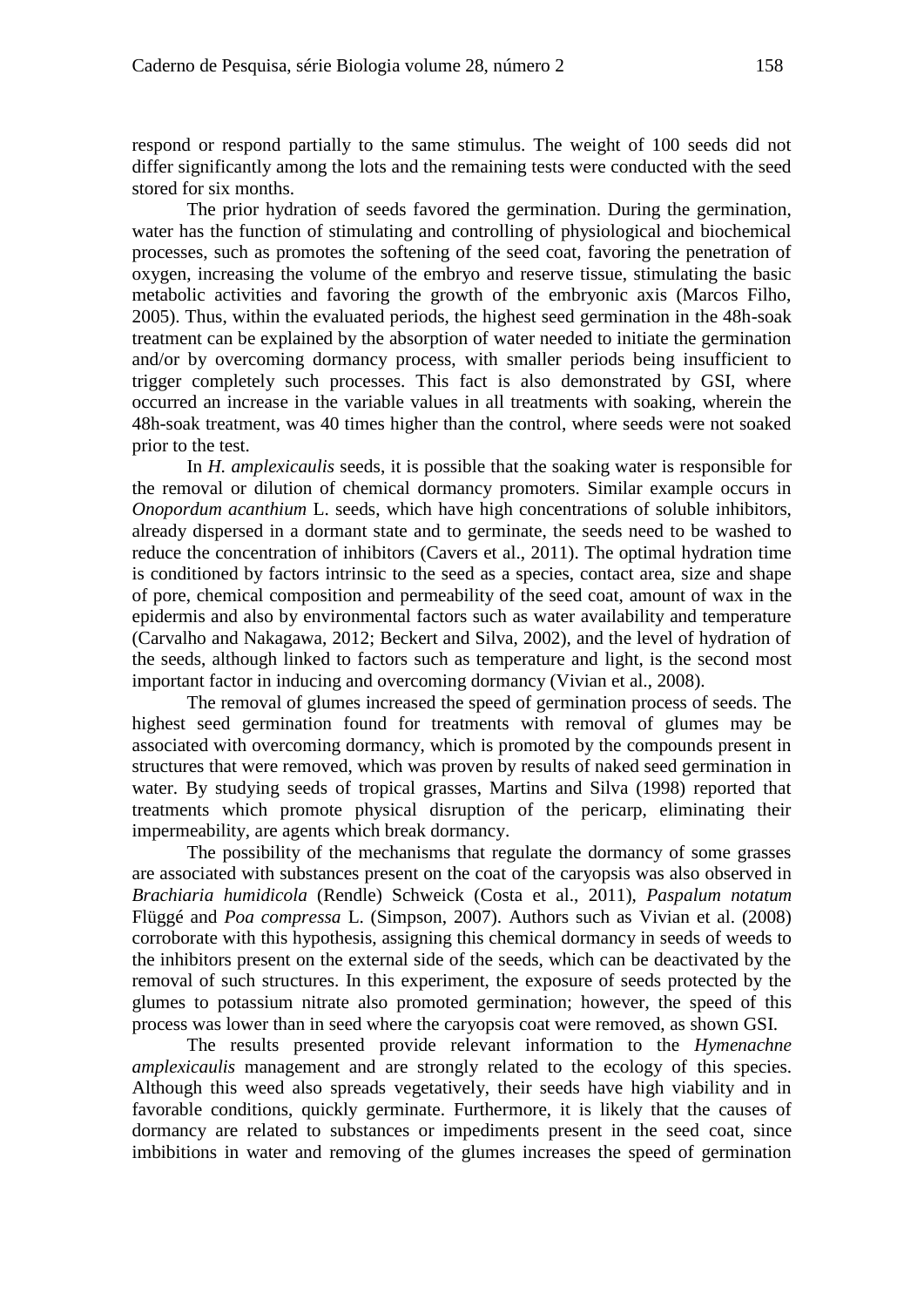process. Such information also helps to explain the rapid and aggressive spread of *Hymenachne amplexicaulis* in wetlands.

# **ACKNOWLEDGEMENTS**

We thank CAPES (Coordination of Improvement of Higher Education Personnel) for financial support for this work.

## **REFERENCES**

AGRICULTURE AND RESOURCE MANAGEMENT COUNCIL OF AUSTRALIA AND NEW ZEALAND, AUSTRALIAN AND NEW ZEALAND – ARMCANZ. Environment and Conservation Council and Forestry Ministers Weeds of National: Significance *Hymenachne* (*Hymenachne amplexicaulis*). Strategic Plan. National Weeds Strategy Executive Committee' (Launceston), 2000.

BECKERT, O. P.; SILVA, W. R. O uso da hidratação para estimar o desempenho de sementes de soja. **Bragantia**, v. 61, n. 1, p. 61-69, 2002.

BENECH-ARNOLD, R. L.; SÁNCHEZ, R. A.; FORCELLA, F.; KRUK, B. C.; GHERSA, C. M. Environmental control of dormancy in weed seed banks in soil. **Field Crops Research**, v. 67, n. 2, p. 105-122, 2000.

BEWLEY, J. D.; BLACK, M.; HILHORST, K.; NONOGAKI, H. **Seeds:** physiology of development, germination and dormancy. 3rd. New York: Springer, 392p., 2013.

BRASIL Ministério da Agricultura, Pecuária e Abastecimento. **Regras para análise de sementes**. Ministério da Agricultura, Pecuária e Abastecimento. Secretaria de Defesa Agropecuária. Brasília, DF: Mapa/ACS 395p, 2009.

CAMPBELL, S.D.; CARTER, E.A.; SETTER, M.J. Germination of *Hymenachne amplexicaulis* and *H. acutigluma* under contrasting light, temperature and nitrate regimes. **Plant Protection Quarterly**, v. 24, n. 1, p. 10-14, 2009.

CARVALHO, N. M.; NAKAGAWA, J. **Sementes:** ciência, tecnologia e produção. Jaboticabal: Funep, 590 p., 2012.

CAVERS, P. B.; QADERI, M. M.; THREADGILL, P. F.; STEEL, M. G. The Biology of Canadian Weeds. 147. *Onopordum acanthium* L. **Canadian Journal of Plant Science**, v. 91, n. 4, p. 739-758, 2011.

CHARLESTON, K. Hymenachne (*Hymenachne amplexicaulis*) management: Control methods and case studies. National Weeds Program (Natural Heritage Trust), and the Queensland Department of Natural Resources, Mines and Water: Australia, 2006. Available at:

http://www.weeds.org.au/WoNS/hymenachne/docs/hymenachne\_control\_methods.pdf Verified in 19 March 2014.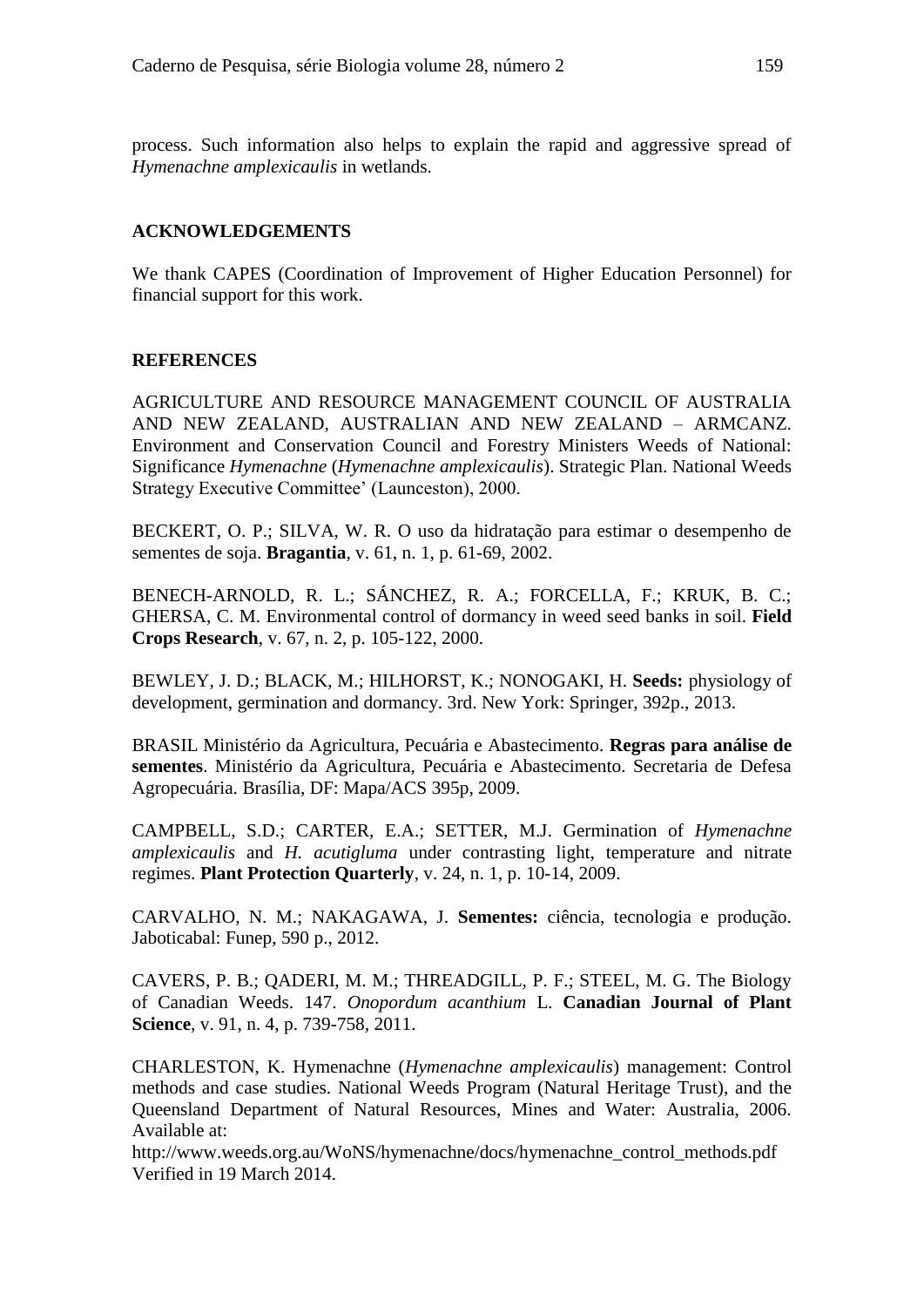CLAYTON, W. D.; VORONTSOVA, M.S.; HARMAN, K.T.; WILLIAMSON, H. Grass Base-The online world grass flora, 2006. Available at http://www.kew.org/data/grasses-db/www/imp05466.htm Verified in 19 August 2014.

COSTA, C. J.; ARAÚJO, R.B.; BÔAS, H. D. C. V. Tratamentos para a superação de dormência em sementes de *Brachiaria humidicola* (Rendle) Schweick. **Pesquisa Agropecuária Tropical**, v. 41, n. 4, p. 519-524, 2011.

CSURCHES, S. M.; MACKEY, A.P.; FITZSIMONS, L. Hymenachne in Queensland. **Pest Status Review Series**. Queensland Government-Natural Resources and Mines, 1999. Available at https://www.daff.qld.gov.au/\_\_data/assets/pdf\_file/0008/71828/IPA-Hymenachne-PSA.pdf Verified in 11 August 2014

ENRIQUEZ-QUIROZ, J. F.; QUERO-CARRILLO, A. R.; HERNANDEZ-GARAY, A.; GARCIA-MOYA, E. Azuche, *Hymenachne amplexicaulis* (Rudge) Nees, forage genetic resources for floodplains in tropical Mexico. **Genetic Resources and Crop Evolution**, v. 53, n. 7, p. 1405-1412, 2006.

FERREIRA, D. F. Sisvar: a computer statistical analysis system. **Ciência e Agrotecnologia**, v. 35, n. 6, p. 1039-1042, 2011.

MARCOS FILHO, J. **Fisiologia de sementes de plantas cultivadas**. Piracicaba: Fealq, 495p, 2005.

FINCH-SAVAGE, W. E.; LEUBNER-METZGER, G. Seed dormancy and the control of germination. **New Phytologist**, v. 171, n. 3, p. 501–523, 2006.

FRANKE, L. B.; NABINGER, C. Avaliação da germinação de seis acessos de *Paspalum notatum* Flüggé, nativos do Rio Grande do Sul. **Revista Brasileira de Sementes**, v. 18, n. 1, p. 102-107, 1996.

HILL, K. *Hymenachne amplexicaulis*: A Review of the Literature and Summary of Work in Florida. University of Florida Extension: Florida, 1996. Available at http://www.naples.net/~kuh/hymen.htm. Verified in 19 March 2014.

HOLM, L. G.; PANCHO, J. V.; HERBERGER, J. P.; PLUCKNETT, D. L. **A geographical atlas of world weeds**. Florida: Krieger Publishing Company, 65 p., 1979.

HUNTER, F.; IBBETT, M.; SALAU, B. Weed management in Kakadu National Park. 2010. In Kakadu National Park Landscape Symposia Series 2007–2009. Available at [www.environment.gov.au/ssd/publications/ir/565.html](http://www.environment.gov.au/ssd/publications/ir/565.html) Verified in 29 October 2015.

INMET Instituto Nacional de Meteorologia (2014) BDMEP - Série Histórica - Dados Mensais Available at http://www.inmet.gov.br/portal/index.php?r=bdmep/bdmep Verified in 19 March 2014.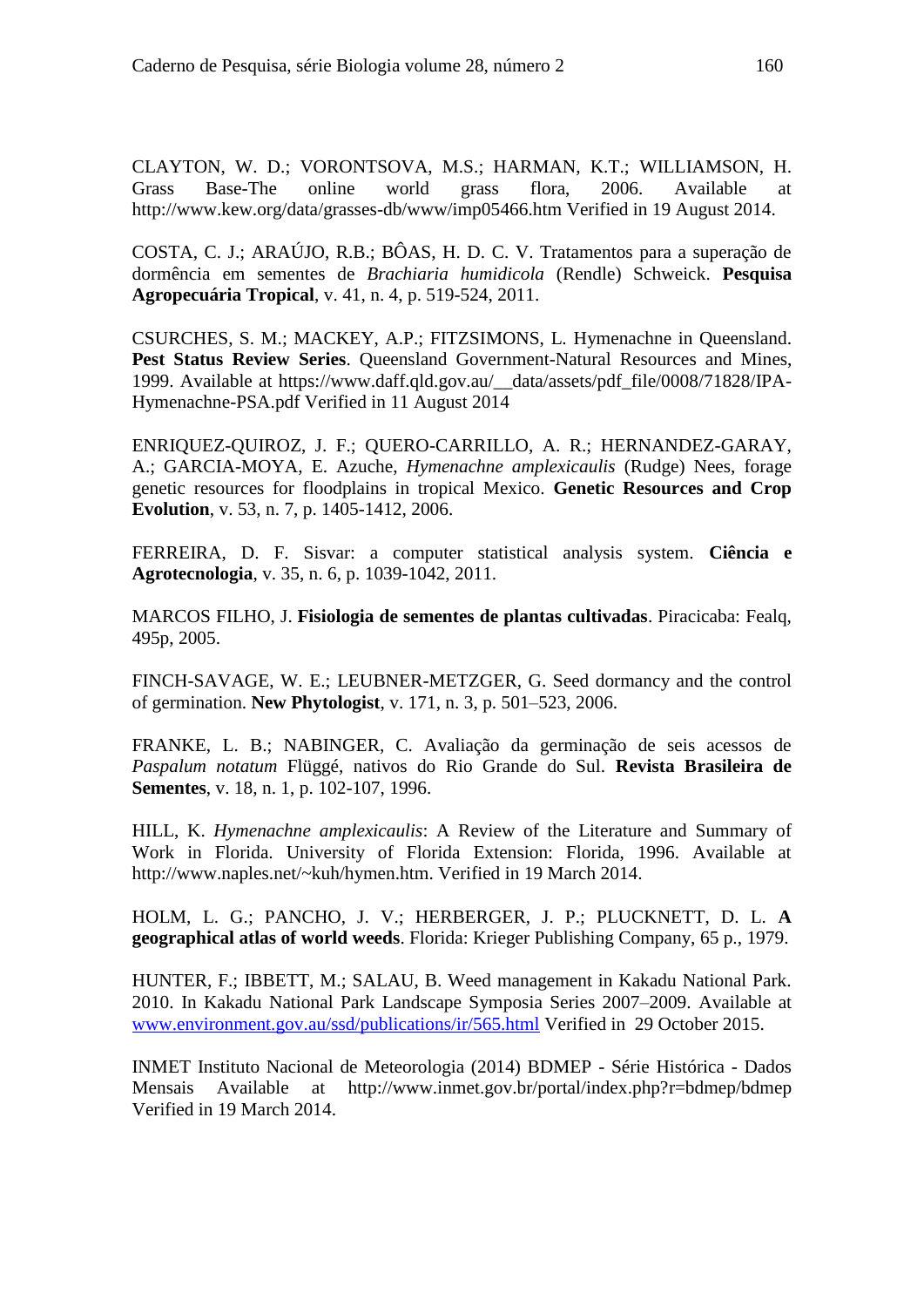LAND AND WATER AUSTRALIA. Ecological, economic and social considerations of spray control for *Hymenachne*. 2008. (Australian Government) Available at http://lwa.gov.au/node/2589 Verified in 19 March 2014.

LARCHER, W. **Ecofisiologia vegetal**. São Carlos: Rima, pp. 125-130, 2004.

MACIEL, A.S.; BORGES, E. E. L.; BORGES, R. C. G. Determinação da presença de fenóis em sementes de espécies florestais e sua relação com inibidores de germinação. **Revista Brasileira de Sementes**, v. 14, n. 1, p. 1-8, 1992.

MAGUIRE, J. D. Speed of germination - aid in selection and evaluation for seedling and vigour. **Crop Science**, v. 2, p. 176-177, 1962.

MARTINS, C. C.; SILVA, W. R. Superação da dormência de sementes de capim colonião. **Planta Daninha**, v. 16, n. 2, p. 77-84, 1998.

PAWŁOWSKI, T. A. Proteome analysis of Norway maple (*Acer platanoides* L.) seeds dormancy breaking and germination: influence of abscisic and gibberellic acids. **Plant Biology**, v. 4, n. 5, p. 9-48, 2009.

REYNOLDS, C. J.; LONG, R. L.; FLEMATTI, G. R.; CHERRY, H.; TURNER, S. R. Karrikins promote germination of physiologically dormant seeds of *Chrysanthemoides monilifera* ssp. *monilifera* (boneseed). **European Weed Research Society**, v. 54, n. 1, p. 48–57, 2013.

ROBERTS, E. H. The interaction of environmental factors controlling loss of dormancy in seeds. **Annals of Applied Biology**, v. 98, n.3, p. 552-555, 2008.

SHANMUGAVALLI, M.; RENGANAYAKI, PR.; MENAKA, C. Seed dormancy and germination improvement treatments in fodder sorghum. **International Crops Research Institute Semi-Arid Tropics**, v. 3, n. 1, p. 1-3, 2007.

SILVEIRA, R. M. L.; WEISS, B. Evidence for herbaceous seed dispersal by smallbodied fishes in a Pantanal seasonal wetland. **Brazilian Journal of Biology**, v. 74, n. 3, p. 588-596, 2014.

SIMPSON, G. M. Seed Dormancy in Grasses. New York: Cambridge University Press, 281 p., 2007.

STURZA, V. S.; MACHADO, S. L. O.; SILVA, K. S.; SANTOS, A. B. S. Qualidade forrageira do capim-capivara em áreas de várzea, na região central do Rio Grande do Sul, Brasil. **Ciência Rural**, v. 41, n. 5, p. 883-887, 2011.

VIVIAN, R.; SILVA, A. A.; GIMENES, M.; FAGAN, E. B.; RUIZ, S. T.; LABONIA, V. Dormência em sementes de plantas daninhas como mecanismo de sobrevivência – breve revisão. **Planta Daninha**, v. 26, n. 3, p. 695-706, 2008.